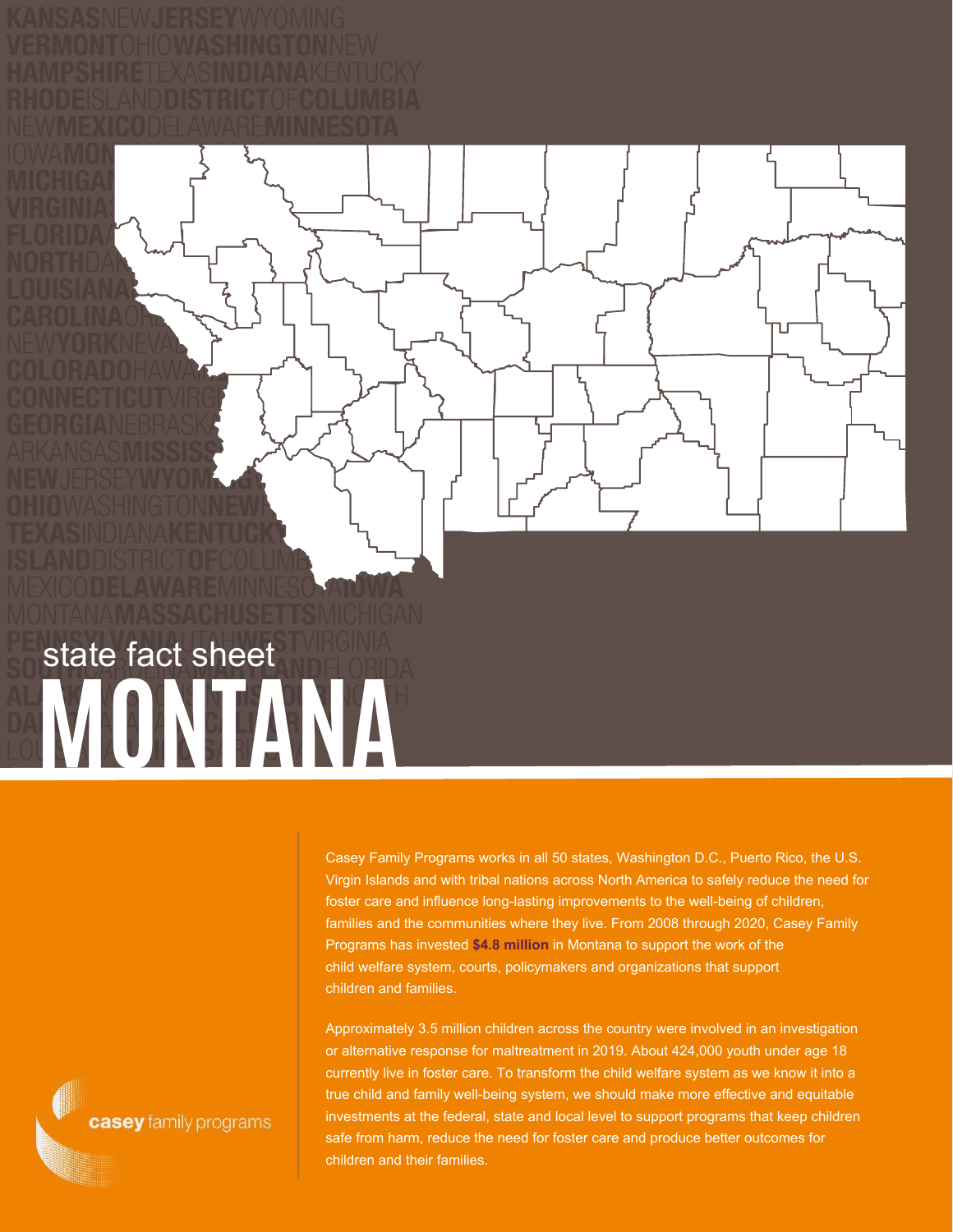We talk about a "foster care system," but the goal is to create a child and family well-being system that prevents abuse and neglect and helps every child grow up safely in his or her own family whenever possible. Rather than waiting for maltreatment to occur, we can improve the safety of children who have come to the attention of child protective services by helping their families with evidence-based and promising practices.

Across Montana in 2019, approximately:

## 15,399



Most states currently are limited to using the bulk of the \$9.8 billion in dedicated federal child welfare funding only for services related to foster care. The Family First Prevention Services Act of 2018 and the Family First Transition Act of 2019 provide states with the historic opportunity to invest federal funding to support preventive services, including substance abuse, mental health and parental skill training, so more children can remain safely at home. States and tribes now have access to new federal prevention resources to help keep children safe from harm in the first place by helping strengthen their families.

How federal child welfare funding is currently aligned in Montana\*:

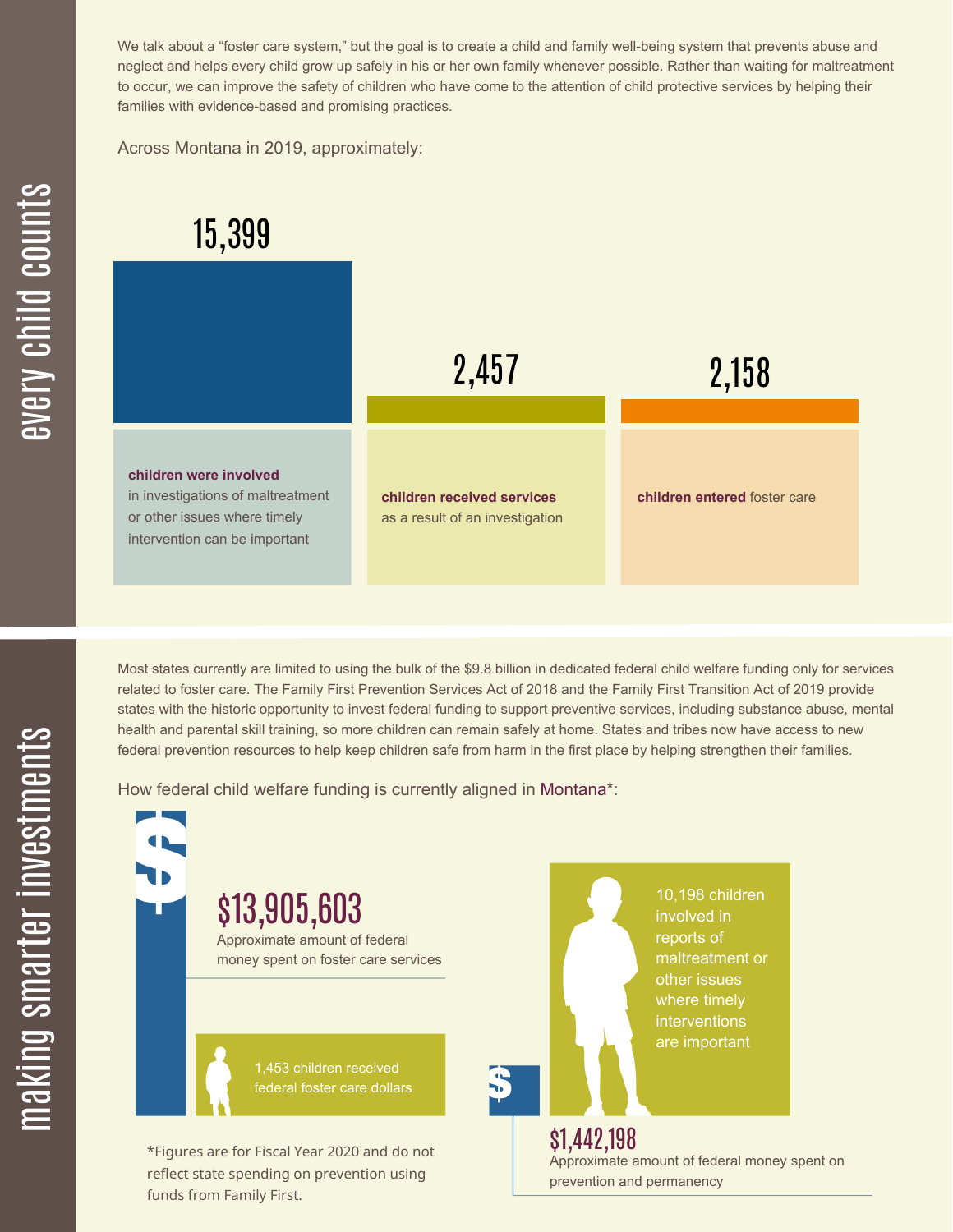$\overline{\phantom{1}}$  $\overline{\mathbf \Theta}$  $\overline{\mathbf{C}}$ <u>pin</u>  $\overline{\mathbf{C}}$  $\overline{\mathbf{C}}$  $\equiv$  $\overline{\mathbf{c}}$  $\overline{\phantom{0}}$  $\boldsymbol{\mathcal{O}}$ a  $\overrightarrow{\mathbf{e}}$ 

Safety and effective response go hand in hand. Most children enter foster care due to neglect and other reasons — not because of physical or sexual abuse. In Montana, providing targeted and effective interventions as soon as possible, including by accessing new federal resources provided under the Family First Prevention Services Act and the Family First Transition Act, can safely allow children to remain with their families and thrive.

94% of

children in

experience

occurrence of

maltreatment

**Montana** 

a repeat

within six

months

do not

Reasons children in Montana enter foster care:



\*"Other" includes parental substance abuse, child substance abuse, child disability, child behavior problems, parent death, parent incarceration, caretaker inability to cope, relinquishment or inadequate housing.

What happens to children who end up in foster care? Most are safely reunited with their own family or extended family. A significant number are adopted. Under the Family First Prevention Services Act, communities can more easily invest in helping more children to grow up in safe, stable families by providing appropriate and timely services prior to the need for removal, or after they return home or have been adopted.

Among children in Montana who exited foster care in 2019:



Numbers may not equal 100% due to rounding. \*"Other" includes transferred to another agency, ran away or died.